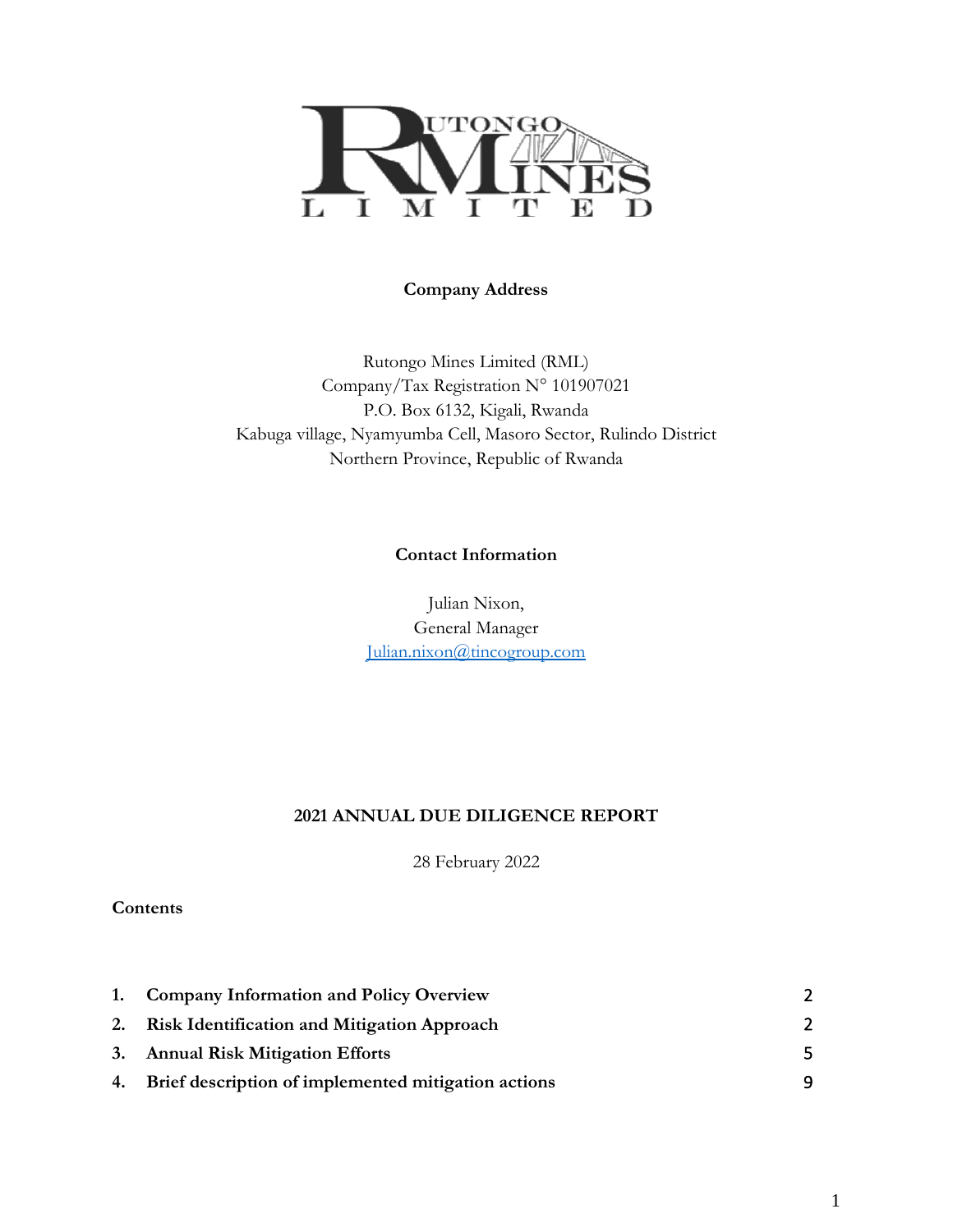### <span id="page-1-0"></span>**1. Company Information and Policy Overview**

Rutongo Mines Limited (RML) is a private Rwandan Mining Company that was awarded by the Government of Rwanda, a large-scale mining license N°001/MINIRENA/.16.02 of 29 January 2015 to operate the Rutongo mining area for 25 years. The licensed area covers a surface of around 10,000 hectares located in four administrative sectors of Rulindo District in the northern province of the Republic of Rwanda. RML exports tin concentrates exclusively produced from its own mining concessions.

Every year RML prepares an annual Due Diligence Report in line with OECD Due Diligence Guidance for Responsible Supply Chains of Minerals from Conflict Affected and High-Risk Areas especially in its step 5. The main purpose is to provide public confidence in the measures undertaken By RML in that regard.

The objective of the RML due diligence management system is to identify, assess, and mitigate human rights risks in our supply chains to reduce actual and potential negative impacts on people and planet. Further, the system seeks to ensure that the company's sourcing practices are in conformance with international good practices. Our due diligence approach has been developed in a way that manages risks based on available information and make improvements over time.

RML utilizes RCS Global services, including traceability and due diligence systems to support our efforts. The Better Mining Program (BM), implemented by the RCS Global Group, is an upstream assurance mechanism that puts in place a number of systems to support that exports of minerals from Conflict-Affected and High-Risk Areas (CAHRA) are produced, transported and exported by companies operating in a manner that is aligned with the requirements of the OECD Due Diligence Guidance, the Better Sourcing Standard, and the Responsible Minerals Initiative (RMI) Responsible Minerals Assurance Process (RMAP).

This report describes a) the due diligence management system, b) the methodology for the assessment of risks, and c) the steps taken to manage the risks as established at RML. A Supply Chain Due Diligence Policy for responsible sourcing of minerals from conflict-affected and high-risk areas was adopted and made public. This report follows the commitments of that policy, which are our reference for responsible sourcing practices.

### <span id="page-1-1"></span>**2. Risk Identification and Mitigation Approach**

We take a transparent approach to mining operations, production, and the trade of minerals from our sites. Purchasing smelters are encouraged to review the information provided to them and follow-up on elements in line with their own due diligence procedures. The due diligence we apply is risk based and commensurate to the severity and likelihood of identified risks. The process includes:

- (1) Identifying risks using evidence-based information that extends across all risks noted in the OECD Due Diligence Guidance.
- (2) Supporting the assessment of risks against our supply chain policy, national laws, and international guidance.
- (3) Responding to, managing, and reporting on identified risks in a measurable and accountable manner.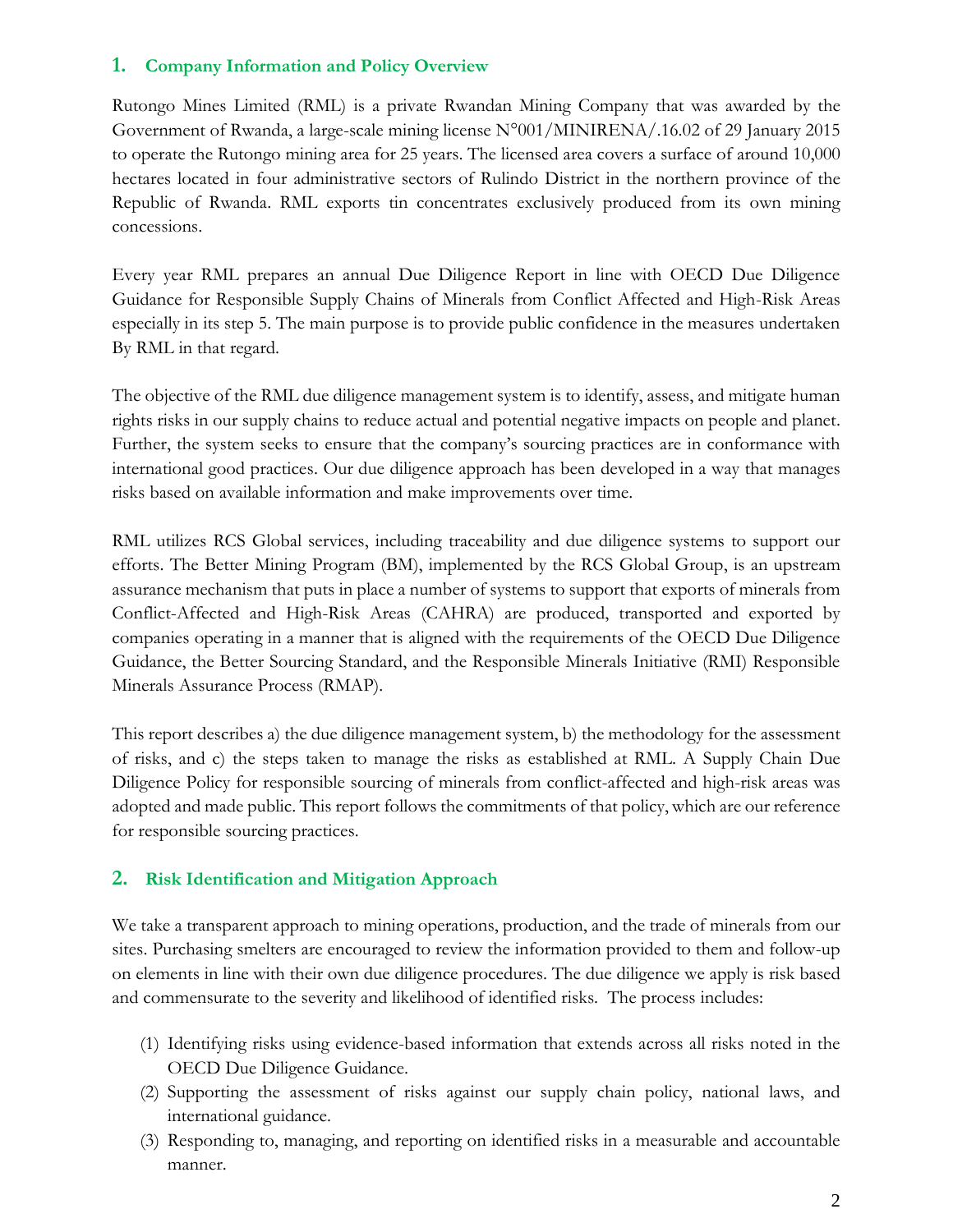- (4) Promoting transparency along the supply chain, as part of an accurate depiction of local circumstances, to enhance engagement among supply chain members and improve access to market and investment for local operators and communities.
- (5) Promoting continuous reporting of risk-related information along our supply chain to downstream buyers.

Incidents that may occur at our site are recorded by independent monitors deployed by BM on an ongoing basis to our mine site. Monitors digitally record incidents in line with the RCS Global incident and risk categorization (aligned with the OECD Due Diligence Guidance Annex II risks). The collection and verification of incidents form the basis of the risk assessment approach. Following the logic outlined in the RCS Risk Management Protocol (RMP) the incidents recorded over the past 12 months are used to assign adequate risk levels for each monitored Risk.

The risk mitigation approach at Rutongo Mines seeks to address issues in a structural manner. Based on the Risk Assessment a comprehensive Corrective Action Plan (CAP) is provided to Rutongo Mines on a monthly basis by Better Mining including the following information for each risk:

- Risk category
- Risk level
- Number of incidents associated with that risk category recorded over the past month
- Suggested actions for risk mitigation
- Required evidence
- Recommended timeline for implementation of mitigation actions
- Responsible actor(s) for implementation
- Status (not started, in progress, completed) of mitigation actions
- Risk owner notes (to be completed based on risk owner feedback)

In line with the core 'continuous improvement' principle in the OECD Due Diligence Guidance and accepted by market requirements, our company implements proactive and risk-based risk mitigation ('corrective action'). Current CAP statuses are also shared along with each shipment to support our risk management and reporting obligations.

# **TRACEABILITY**

Based on recommendations from the OECD Guidance, Chain of Custody System Standards from the ICGLR Regional Certification Mechanism (RCM), and RMI RMAP audit requirements, BM deploys a digital traceability system for materials from mine to export. The objective of BM-implemented traceability is to provide assurance that the minerals exported originate from BM-monitored mine sites and to protect against the smuggling and laundering of minerals into BM-validated supply chains.

The approach relies on recording of traceability information at local level, and data reconciliation in real time. The approach allows for systematic identification of all participants in the supply chain. The traceability system digitally records the weight, tag number, and ID of present stakeholders and pit managers at the pit level and verifies the information at each supply chain step up to export.

No mineral is purchased, received or otherwise gained from any source other than from RML own mining operations. Minerals are upgraded at RML own premises under the supervision of its own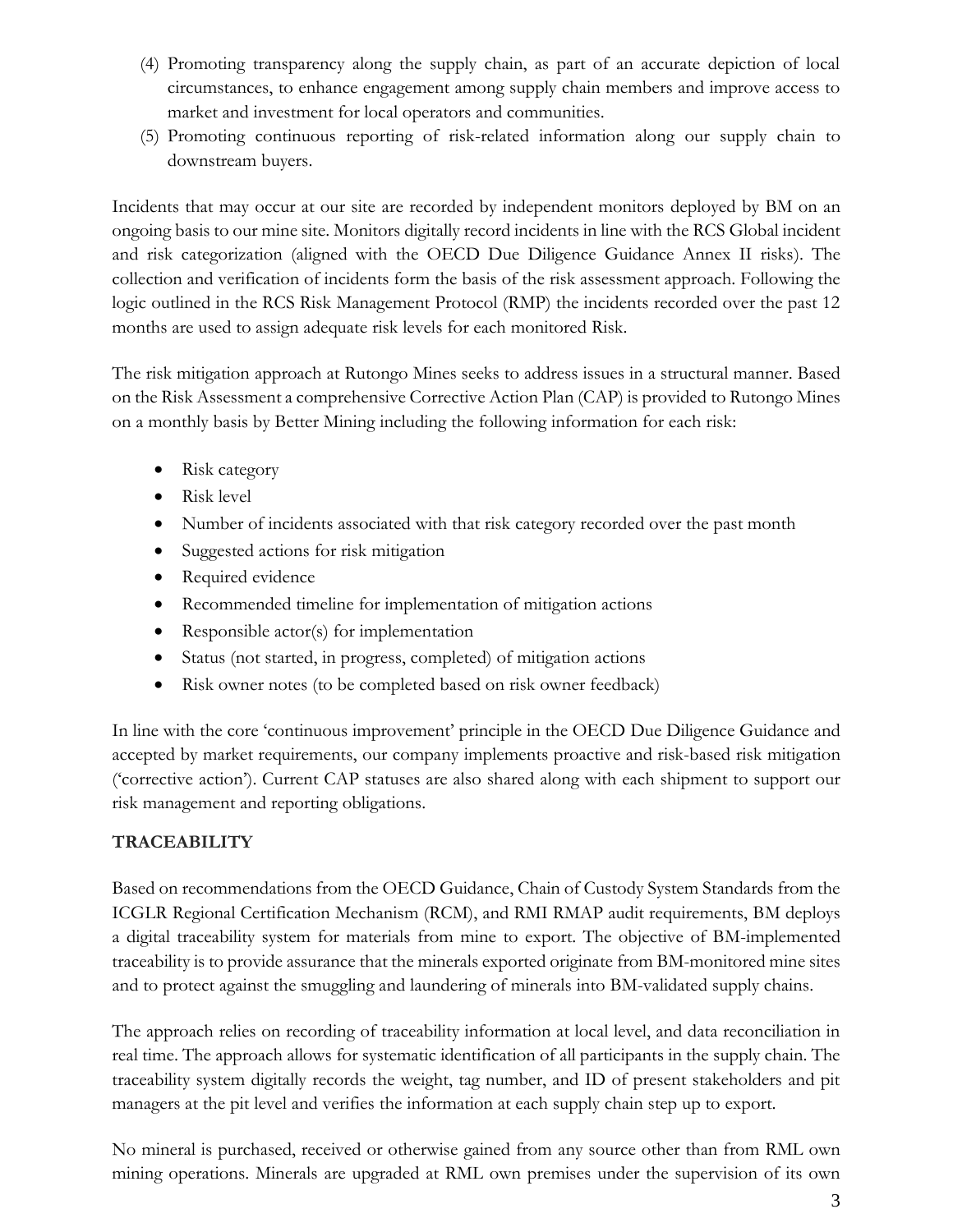employees including Export Manager and processing supervisor under general supervision of the General Manager. With full traceability in place, mineral concentrates are bagged, tagged, recorded and the concentrates are exported directly from the Rutongo premises.

The process accounts for average weight loss during transport and processing. Any discrepancies in the recorded data are recorded as incidents and follow the same risk assessment and CAP procedure described above. BSP representative permanently present at the mine sites and the Rwanda Mines, Petroleum and Gas Board Traceability officer deployed at the District level and who visits the mine on regular basis monitor closely the process. Alex Stewart International comes in as an independent Laboratory, takes samples and provide us with the Lab results and prepares the packing list after the mixing and puts their own seals.

RML applies then for export authorization from the RMB and the latter issues the ICGLR Mineral export Certificate and apply for the Certificate of Origin that is issued by the Rwanda Revenue Authority. Minerals and relevant tags are then loaded in trucks that are sealed and sent for export.

### **GRIEVANCE MECHANISM**

Unethical or undesirable behavior or any violations of our company Code of Ethics can be reported to the Management. A Grievance Process for all internal employees and both internal and external stakeholders is managed as per below grievance procedure:

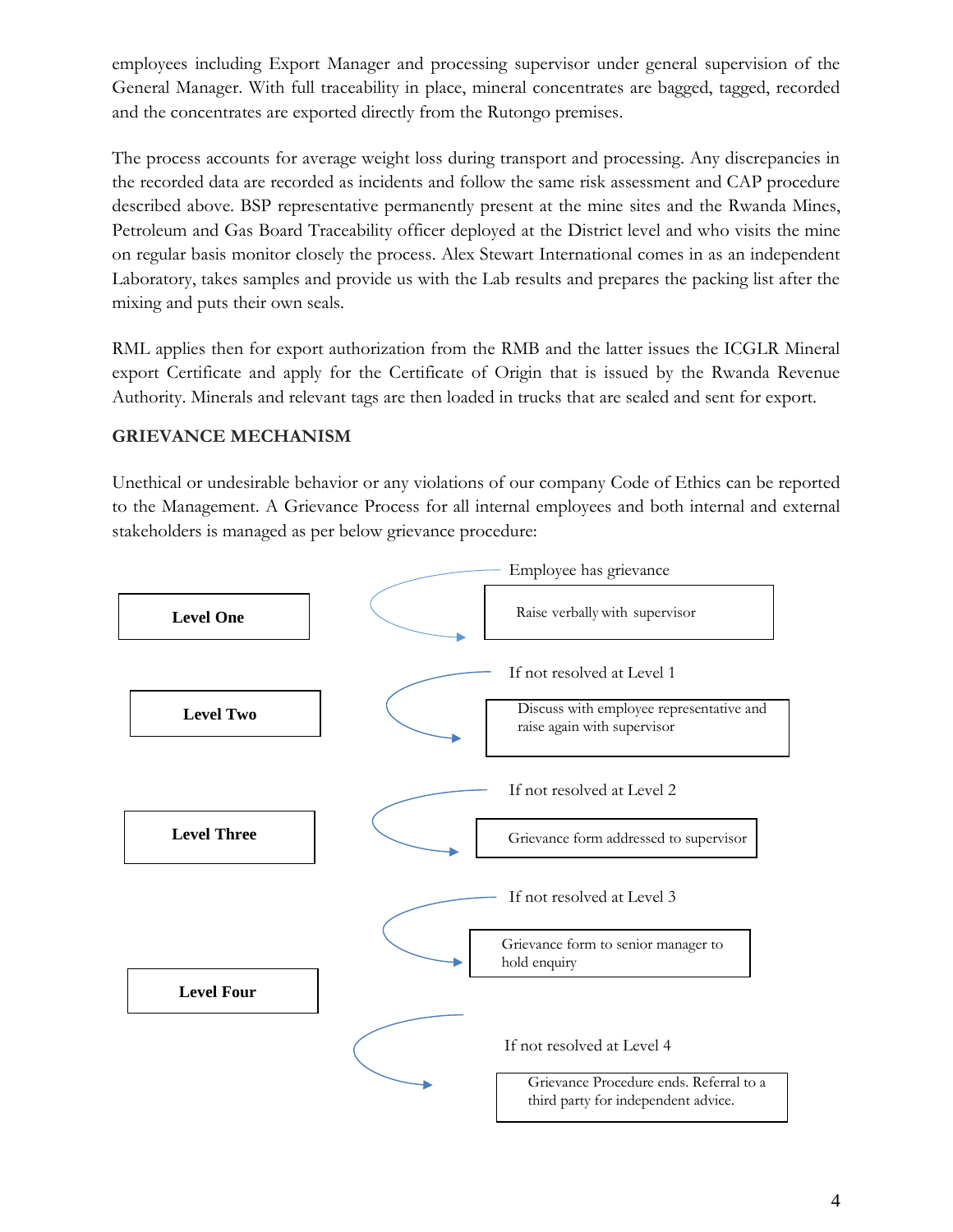Stakeholders can also utilize the RCS Global Grievance Mechanism or the Responsible Minerals Initiative (RMI) Grievance Mechanism to raise concerns.

## <span id="page-4-0"></span>**3. Annual Risk Mitigation Efforts**

Better Mining operated at our site in 2021 on a near permanent basis. RML is an active member of the Rwanda Mining Association (RMA) and use this forum to discuss a wide range of issues, challenges and opportunities with other mining and trading companies. We participate in various meetings with Government stakeholders such as the Rwanda Mines, Petroleum and Gas Board (RMB). We also participated in a Key Stakeholder Workshop on fighting illegal mining organized by the Rulindo District and Northern province at Musanze in partnership with Rwanda Mines, Petroleum and Gas Board (RMB) and Rutongo Mines Limited as well as the Rwanda Environmental Management Authority, from the 14<sup>th</sup> to 16<sup>th</sup> December 2021. This workshop was a recommendation of the meeting held at Rutongo Mining School (IPRC) on illegal mining activities in Rutongo Mines concession chaired by Hon. Governor of Northern Province. The said meeting proposed among other things to study the issue of illegal mining and trading of minerals within the Rutongo Mines concession. The aim was to explore the issues and recommend further measures that could be taken in order to stop illegal mining as well as to make a sustainable way forward of eradicating illegal mining in the Rutongo concessions. We continue engagements with local government and other stakeholders on regular basis.

In fact, in 2021, **84** incidents were recorded. The vast majority of incidents (74%) related to illegal mining activities on the concession. Illegal mining remains a challenge at Rutongo despite significant progress on corrective actions and various efforts deployed including the above-mentioned. Only 7 incidents were in relation to Human Rights. These incidents included children engaged in mining activities alongside illegal miners on closed sites. Security incidents account for only 4% of the proportion of total incidents. These incidents included conflicts between Rutongo protection services and illegal miners on closed sections of the concession. Rutongo has made significant progress in improving working conditions on site and preventing injuries. The majority of incidents this year within working Conditions and Safety were in regards to illegal miners injured on closed sites.



The chart below shows the proportion of incident by severity for 2021.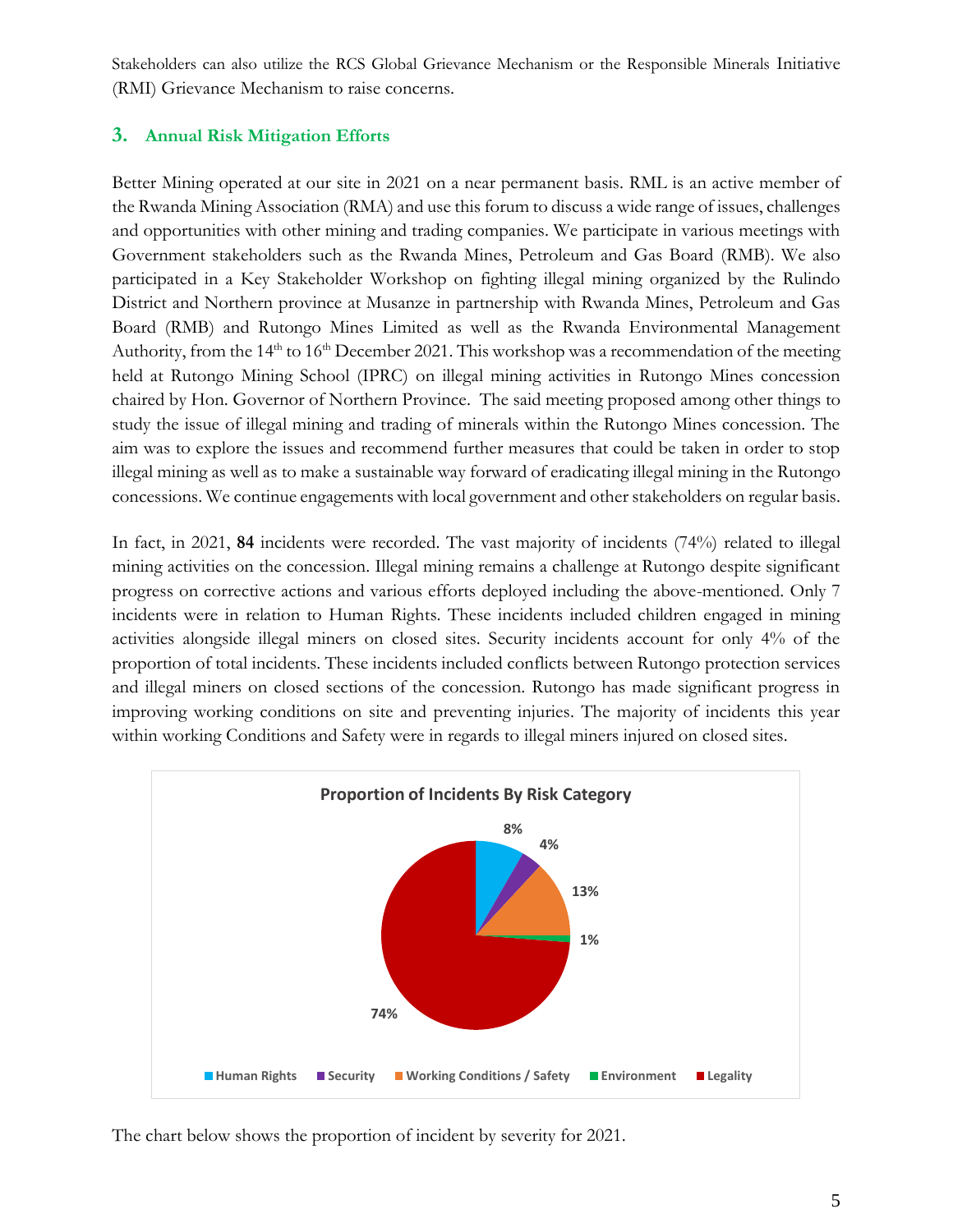

During 2021, **5** Critical incidents were registered affecting our operations. Summary of Critical Breaches and data points:

| <b>Risk</b>                                                                                   |                             | <b>Risk Description and Context</b>                             |          |                |  |  |  |
|-----------------------------------------------------------------------------------------------|-----------------------------|-----------------------------------------------------------------|----------|----------------|--|--|--|
|                                                                                               | Worst Forms of Child Labour | Children working as part of illegal miners in illegal pits (not |          |                |  |  |  |
|                                                                                               |                             | linked to active supply chain)                                  |          |                |  |  |  |
| <b>Related Critical Breach Incidents</b>                                                      |                             |                                                                 |          |                |  |  |  |
| Incident ID                                                                                   | RW-210212-0002              |                                                                 | Incident | RW-210913-0003 |  |  |  |
|                                                                                               |                             |                                                                 | ID.      |                |  |  |  |
| Date                                                                                          | 2/4/21                      |                                                                 | Date     | 9/11/21        |  |  |  |
| Incident ID                                                                                   | RW-210312-0003              |                                                                 | Incident | RW-211110-0002 |  |  |  |
|                                                                                               |                             |                                                                 | ID       |                |  |  |  |
| Date                                                                                          | 3/12/21                     |                                                                 | Date     | 11/8/21        |  |  |  |
| Incident ID                                                                                   | RW-210420-0002              |                                                                 |          |                |  |  |  |
| Date                                                                                          | 4/19/21                     |                                                                 |          |                |  |  |  |
| <b>Indicative List of Mitigation Actions Assigned</b>                                         |                             |                                                                 |          |                |  |  |  |
| Implemented                                                                                   |                             |                                                                 |          |                |  |  |  |
| Increase security in and around inactive mine sites to prevent child labour linked to illegal |                             |                                                                 |          |                |  |  |  |

- mining (Rutongo hired over 165 new security guards in 2021)
- Increased monitoring efforts on closed sites for children
- Hire a teacher and engage local schools to raise awareness among children of the dangers of illegal mining on Rutongo's concession
- Regular meetings with local authorities and community to discuss solutions to illegal mining and child labour

## **In Progress**

• Continue to discuss with local government and security organs on the fight against illegal mining and children's involvement in illegal mining activities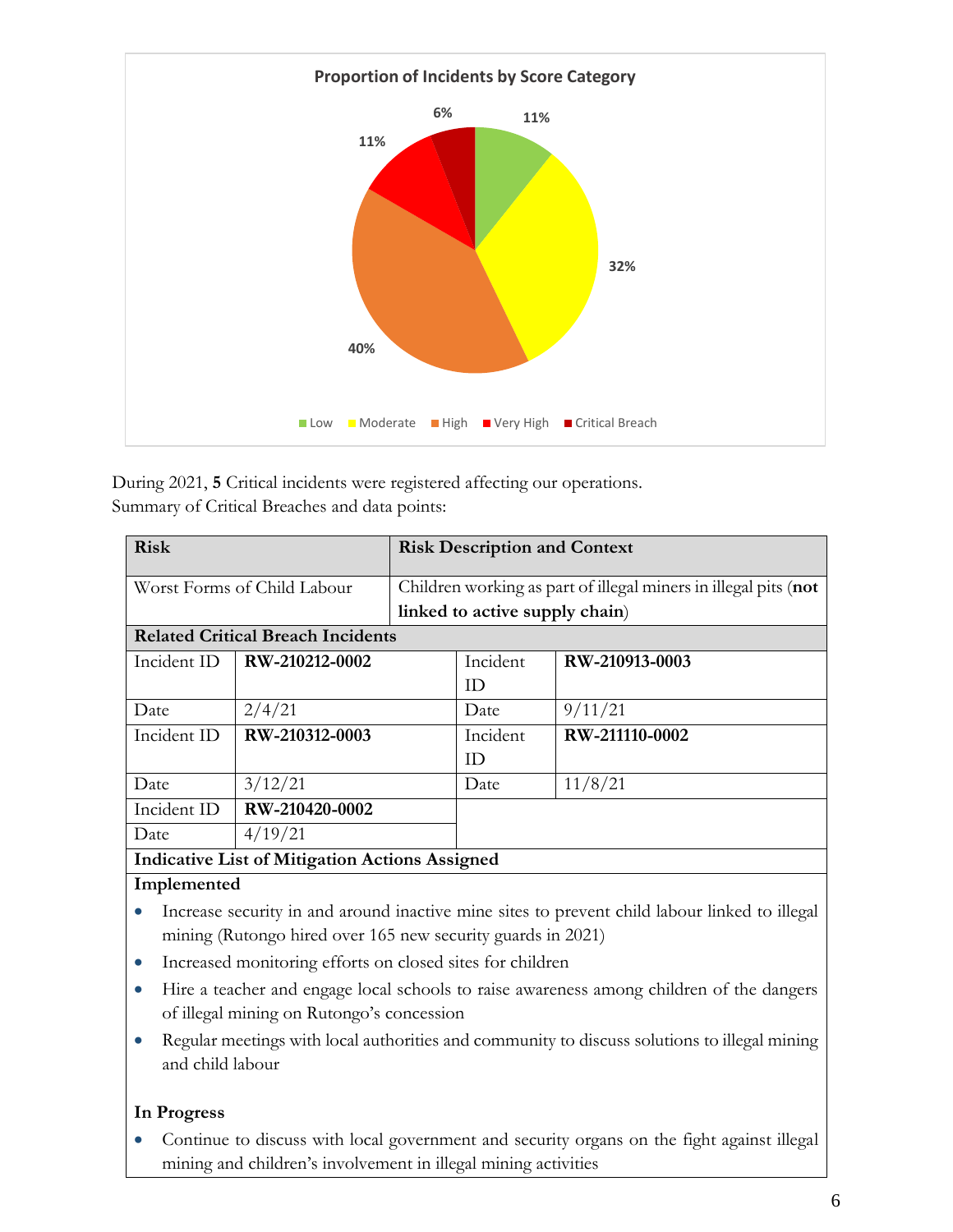### **Not Started**

• Engage with the local radio station to diffused a communication campaign that children are not allowed on mine sites

As a result, the following risks were identified in the Rutongo Mines supply chain. The below table shows the average score recorded during 2021 for each risk.

| <b>Risk category</b>  | <b>Risk</b>                           | <b>Risk Score</b>    |
|-----------------------|---------------------------------------|----------------------|
|                       | Child Labour                          | <b>Moderate Risk</b> |
|                       | Worst Forms of Child Labour           | <b>High Risk</b>     |
| Human Rights          | Discrimination                        | Least Risk           |
|                       | Forced Labour                         | <b>Least Risk</b>    |
|                       | Gender                                | Least Risk           |
|                       | Torture, cruel, inhuman treatment     | <b>Least Risk</b>    |
|                       | International Humanitarian Law        | <b>Least Risk</b>    |
| Security              | Non-State Armed Group                 | <b>Least Risk</b>    |
|                       | Public or Private Security Forces     | <b>High Risk</b>     |
| Conditions<br>Working | Occupational Health and Safety        | Moderate             |
| Safety                | Worker Rights                         | <b>Least Risk</b>    |
|                       | Emissions / Waste                     | <b>Least Risk</b>    |
|                       | Water                                 | Low Risk             |
| Environment           | Mine Closure and Reclamation          | <b>Least Risk</b>    |
|                       | Protected Flora / Fauna               | <b>Least Risk</b>    |
|                       | Resource / Land Management            | <b>Least Risk</b>    |
|                       | Corruption / Bribery                  | <b>Least Risk</b>    |
|                       | Legal / Transparent Tax Paying (EITI) | <b>Least Risk</b>    |
| Legality / Legitimacy | Money Laundering                      | <b>Least Risk</b>    |
|                       | Operational Legality                  | <b>High Risk</b>     |
|                       | Transparency / Reporting              | Least Risk           |
|                       | <b>Business Conflict</b>              | <b>Least Risk</b>    |
| Community             | Community Engagement / Development    | <b>Least Risk</b>    |
|                       | Indigenous / FPIC / Heritage          | <b>Least Risk</b>    |
| Chain of Custody      | Traceability                          | <b>Least Risk</b>    |

To mitigate the identified risks Rutongo Mines worked on implementing **39** mitigation actions following the guidance of the BM-issued Corrective Action Plans. Over the past year **74%** actions were successfully implemented. For **13%** mitigation actions the implementation is still ongoing and **13%** actions are yet due to be started. The chart below shows the over CAP implementation by the end of 2021.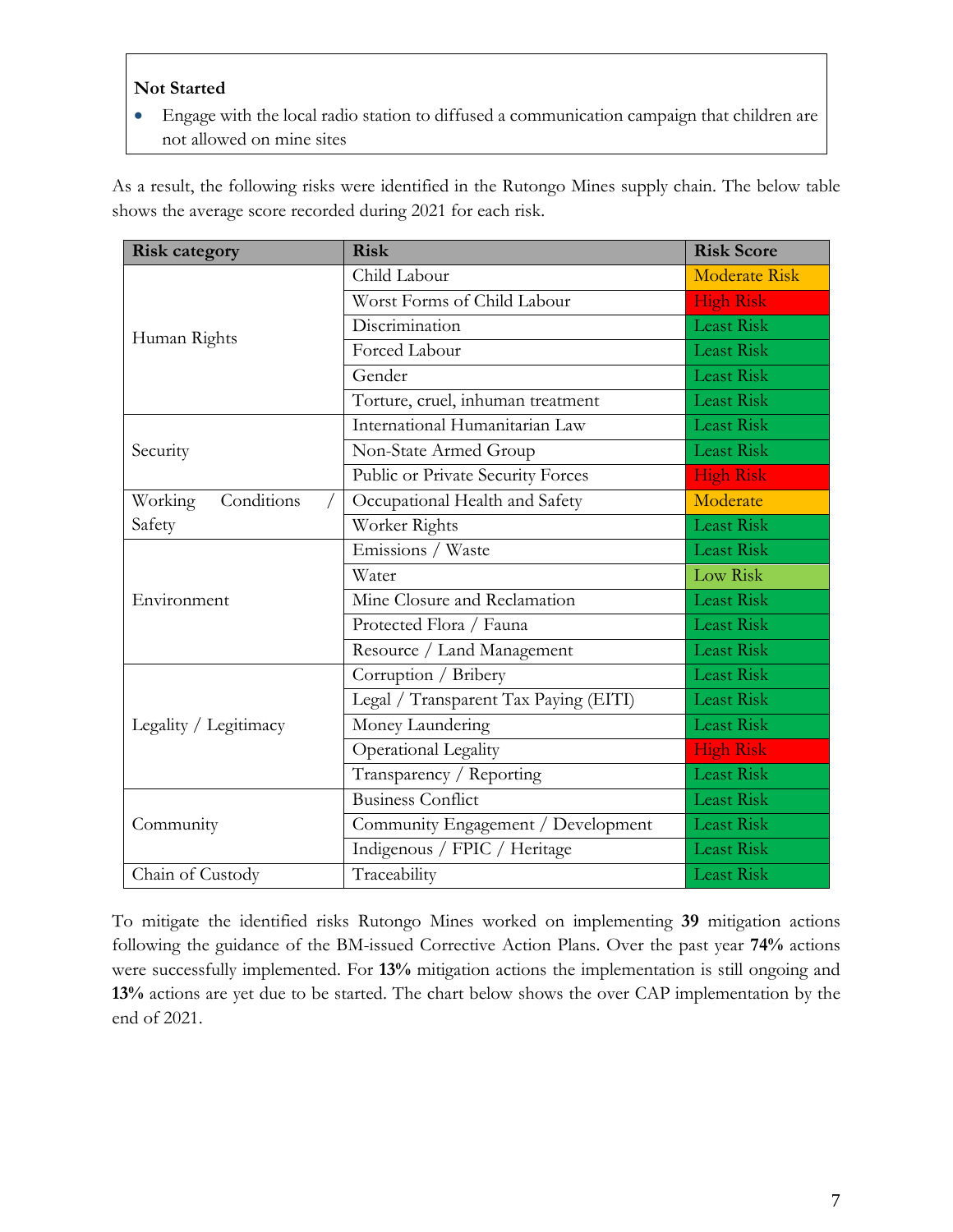#### **Overall CAP Implementation Progress - 2021**



The below chart shows the rates of implementation for each risk that has been identified during 2021.



The International Conference on the Great Lakes Region (ICGLR) Audit Committee conducted an independent/third party audits on RML and the preliminary report shared in January flagged the Company with **GREEN STATUS** as no significant issues were observed regarding involvement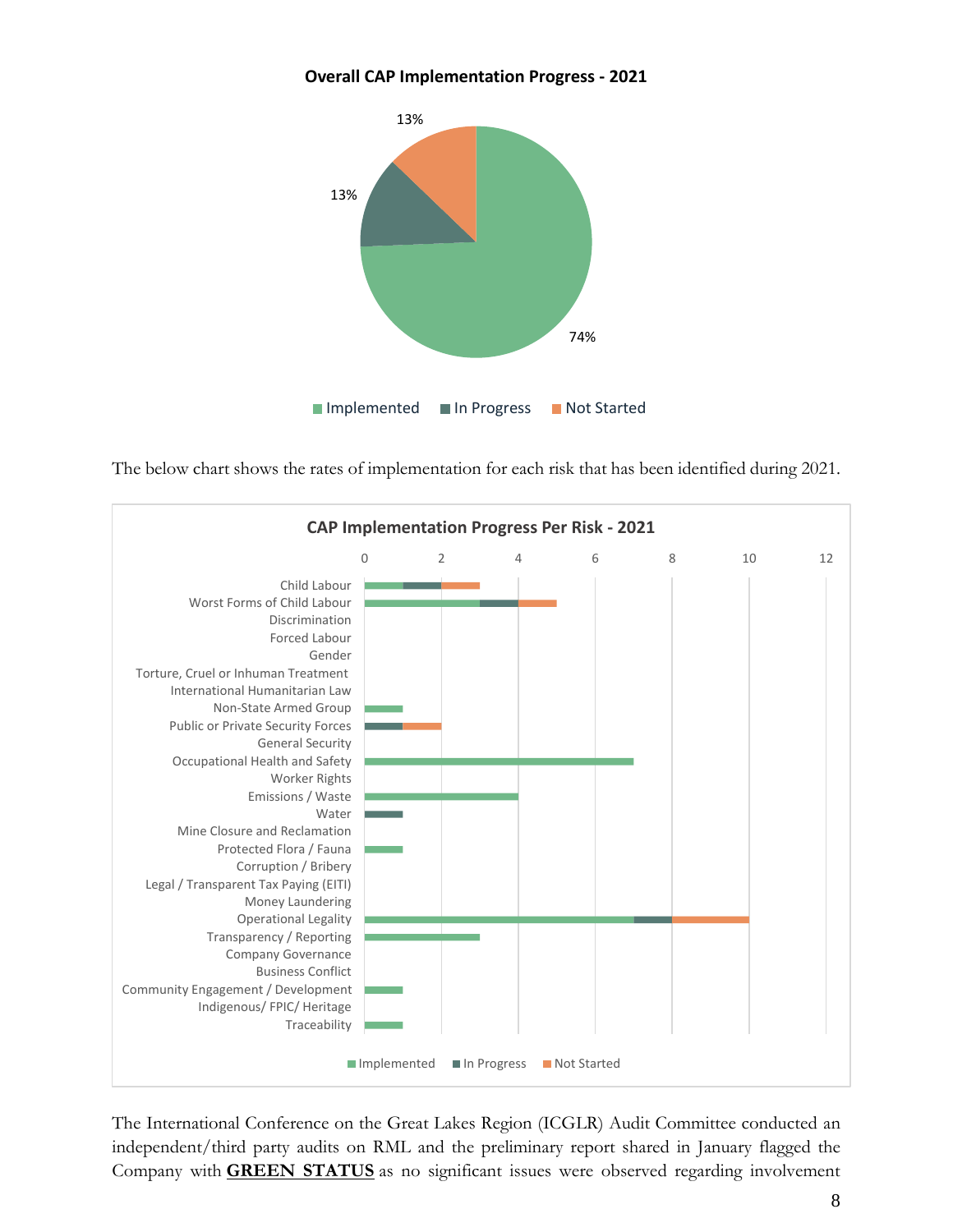with/of non-stated armed groups, human right abuse, and transparency in the company's operations and chain of custody system among other areas.

# <span id="page-8-0"></span>**4. Brief description of implemented mitigation actions**

## **Transparency/Reporting**

The 2020 Annual Report on Due Diligence and the Supply chain policy were published on RCS Global website.

## **Child Labour and WFCL:**

RML only recruits employees from the age of 18 years old and above and no child is involved in its mining operations. But unfortunately, we don't have total control of illegal mining operators and their illegal enterprises. The potential involvement of children in illegal mining activities and the issue of child labour is of our concern and measures to eliminate are ongoing.

It is in line with the above, that RML has deployed considerable efforts in fighting this illegal enterprise during 2021. The Security / protection services team capacity was strengthened by recruiting 168 additional security guards and therefore patrols were increased around the concessions and more people deployed to inactive sites.

Any signs of children within the mining sites are photographed, documented and shared with relevant authorities for further action. Furthermore, an awareness campaign against child labour and all sort of child involvement in mining activities was carried out. Schools including EP Karambo B, GS Kanyoni Primary, GS Kanyoni, Masoro Learning and Sports Center were visited in order to raise awareness among children on the dangers of illegal mining and the involvement of children therein.

## **Non state armed group**

There are no nonstate armed groups active in the concessions area.

# **Health and Safety**

5 additional safety employees were added to the existing team in order to strength the capacity of safety team. In addition, each active mining tunnel has Safety Representatives to ensure daily checks on tunnel safety. Furthermore, RML has backfilled and closed the abandoned pits used by illegal miners frequently at night and shall continue identifying new ones and continuously backfill and close them.